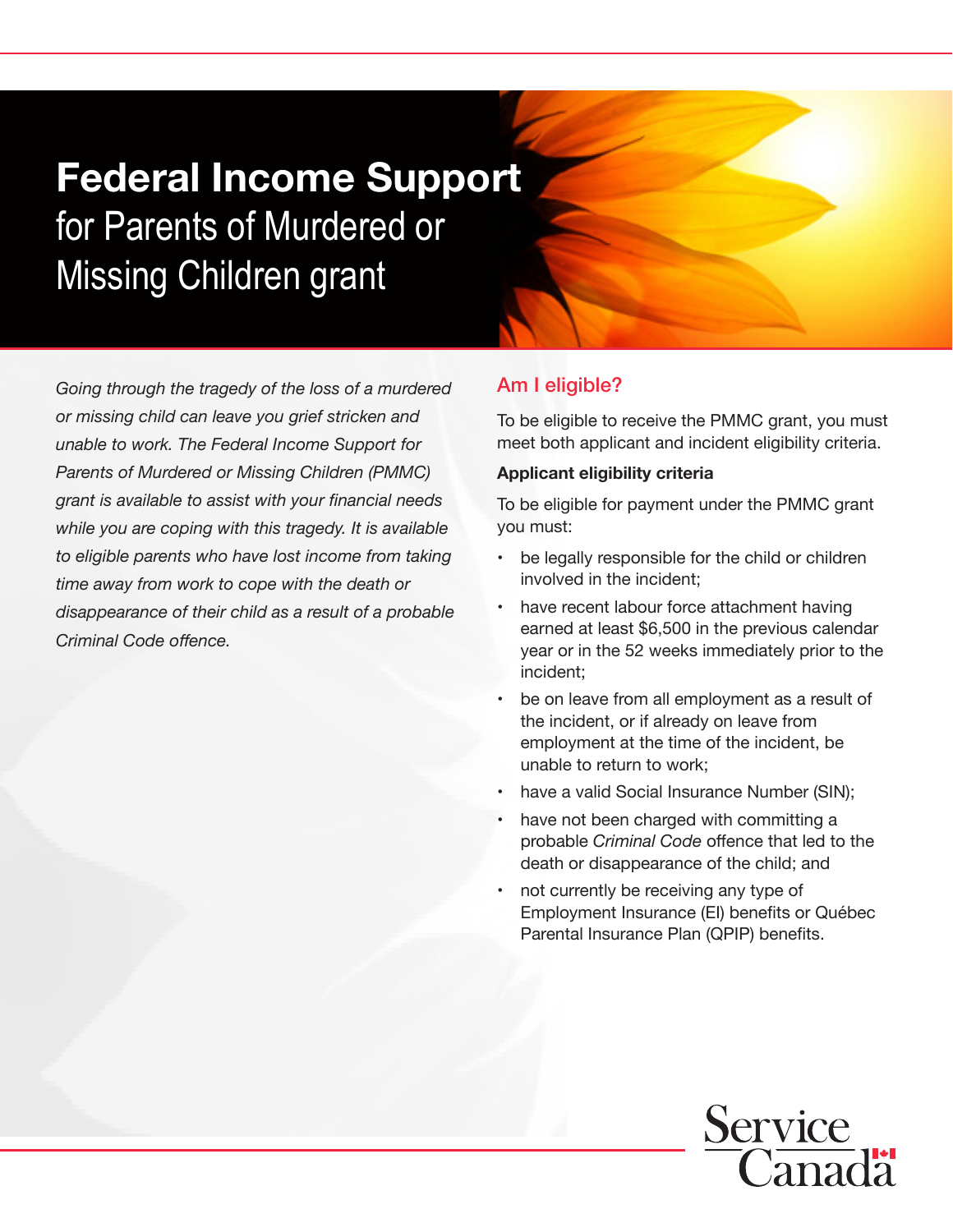#### **Incident eligibility criteria**

The PMMC grant is payable if the incident meets the following criteria:

- the child must be deceased or missing as a result of a probable *Criminal Code* offence;
- • the child must be under 18 at the time of the incident;
- the incident must have occurred in Canada on or after January 1, 2013;
- in the case of a missing child, the child must have been missing for over one week; and
- in the case of a deceased child, it is not probable that the child was a willing party to the crime that led to his or her death.

In addition to the criteria provided above, you must attest that:

- • to the best of your knowledge, your child is missing or deceased as a result of a probable *Criminal Code* offence and you were not a willing party to the *Criminal Code* offence that led to the child's death or disappearance;
- to the best of your knowledge, your child was not a willing party to the *Criminal Code* offence that led to his or her death (where the child is deceased);
- • you have completely stopped working from all employment; and
- • you have declared any EI or QPIP benefits that you have received since the incident.

## Are you receiving Employment Insurance or Québec Parental Insurance Plan benefits?

If you are currently receiving EI or QPIP benefits or if you have received these benefits since the incident, indicate it on your **PMMC Application Form**. If you start receiving EI or QPIP benefits after you send your application, you must notify Service Canada by calling 1 800 O-Canada (1-800-622-6232) (TTY: 1-800-926-9105). While you cannot receive the PMMC income support grant **for the same weeks** you are receiving these other benefits, you may be entitled to receive the PMMC income support grant once your EI or QPIP benefits end.

# How do I apply?

To apply online, or to mail a printed application, please visit the Service Canada Web site at **www.servicecanada.gc.ca/pmmc**. The original signed PMMC Employment Form(s) and Incident Report Form must be sent to the PMMC Processing Centre at PO BOX 8232, Station T, Ottawa, Ontario, K1G 3H7.

**A PMMC Incident Report Form –** This form must be completed and stamped by the law enforcement agency where the incident was reported.

**A PMMC Employment Form –** This form must be completed and signed by each of your recent employers to demonstrate that you have earned a minimum of \$6,500 in the previous calendar year or the 52 weeks immediately prior to the incident and that you are on leave from all current employment.

If you are self-employed you must complete and sign a PMMC Employment Form on your own behalf and submit a Canada Revenue Agency Notice of Assessment from the previous income tax year.

**Note:** PMMC Employment Form(s) and Incident Report Form(s) that you submit must be the original completed and signed or stamped versions and not copies or prints of electronic copies.

Your employer or the law enforcement agency may be contacted by Service Canada to confirm or request an update of the information provided.